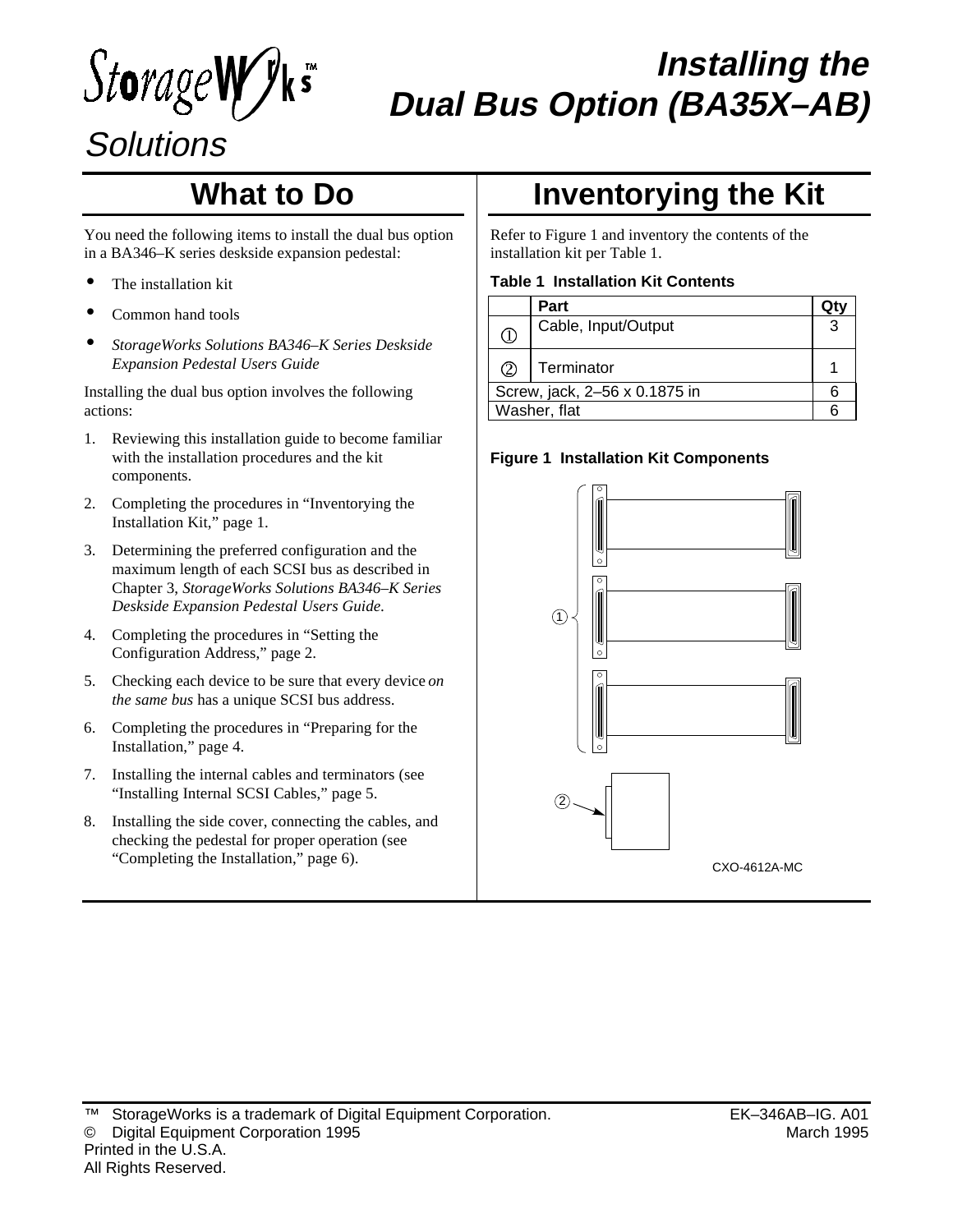## **Setting the Configuration Address**

There are both configuration addresses and device addresses. Jumpers W1-W3 determine the eight configuration addresses that can be used for both 8-bit (addresses 0-6) and 16-bit (addresses 0-6 and 8-14) devices.

**Note**

SCSI device address 7 is the SCSI controller address.

Use jumpers W1-W3 to set the address configurations. 2 shows the location of connector J18 and the jumpers. Table 2 lists the slot addresses assigned for each of the eight address configurations. Figure 3 shows a basic dual bus configuration cabling.

#### **Figure 2 Address Configuration Jumpers**



CXO-4476A-MC

#### **Figure 3 Configuration 5—Dual Bus**

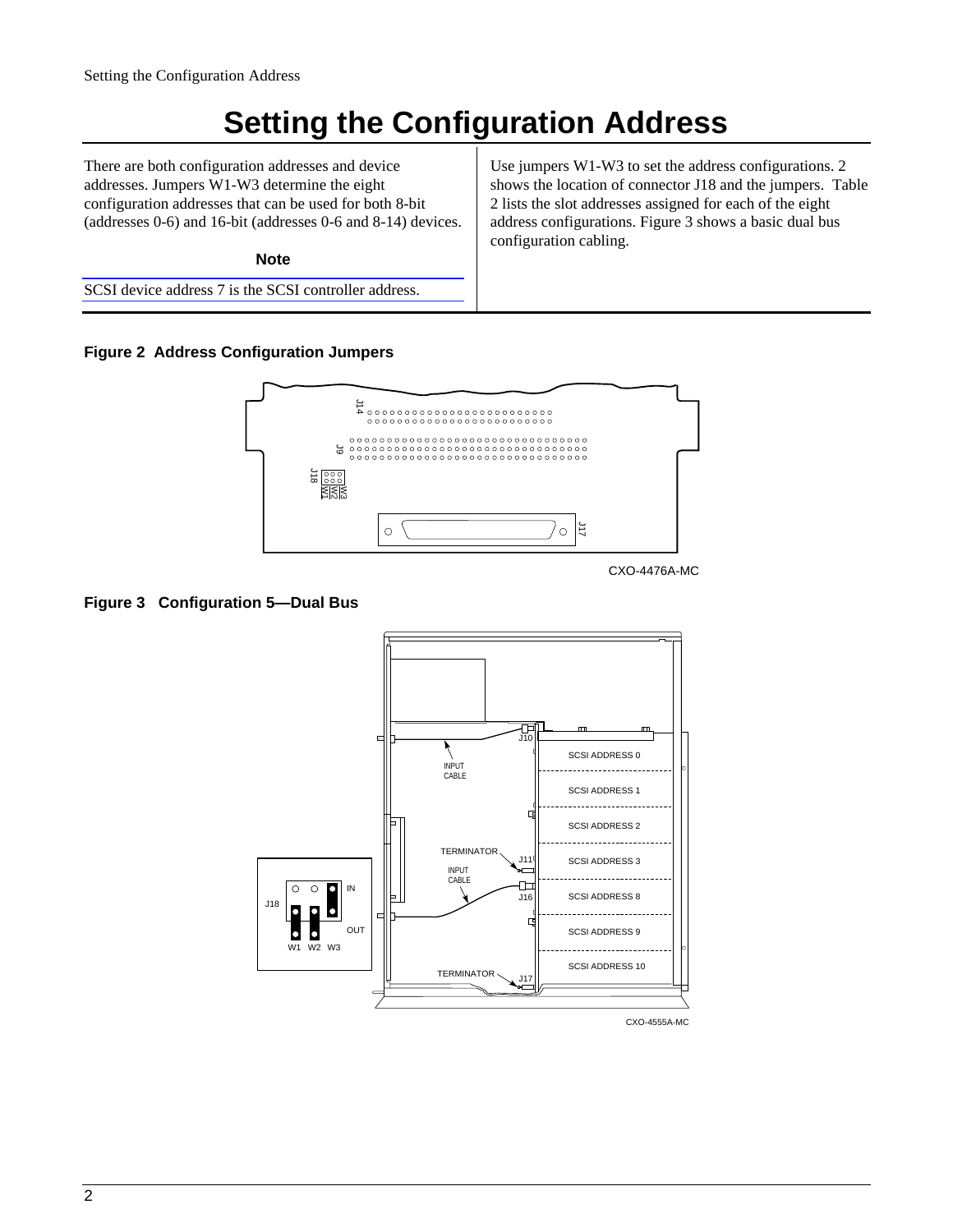#### Standard Configuration Addresses and Slot Addresses **Table 2 Standard Configuration Addresses and Slot Addresses**



16-bit devices only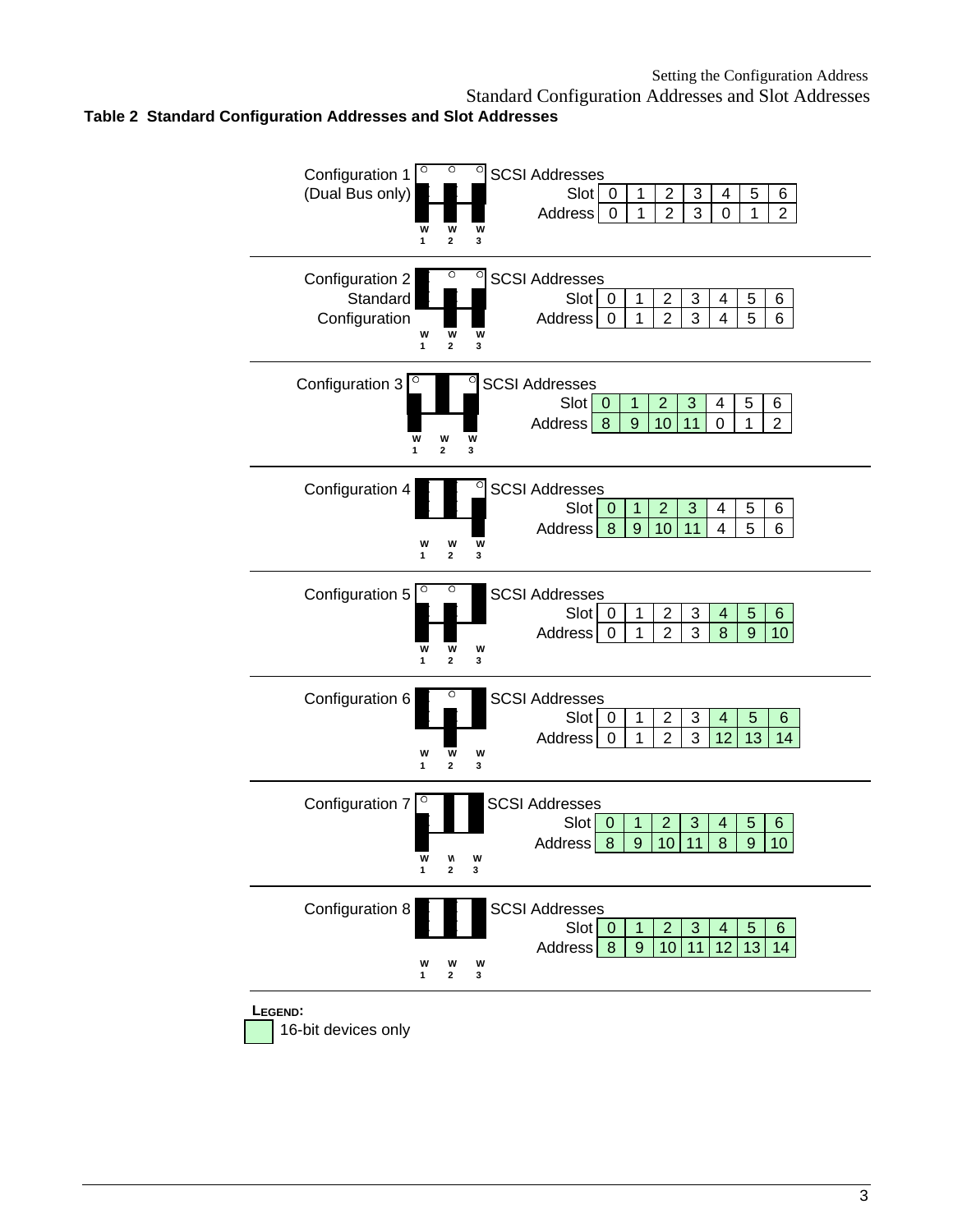# **Preparing for the Installation**

Complete the following procedure to prepare the pedestal for installing the option:

- 1. Turn off the power to both the controller and the pedestal.
- 2. Disconnect the ac power cord.
- 3. Disconnect the external SCSI bus cables.
- 4. Removing the front door by lifting it up and off the hinge pins.

### **Figure 4 Removing the Side Cover**



- 5. Refer to Figure 4 and remove the left-side cover screw.
- 6. Grasp the side cover rear hand hold (see Figure 5) and pull the cover to the rear and remove.
- 7. Set the configuration address jumpers (W1-W3, J18).

### **Figure 5 Side Cover Hand Hold**

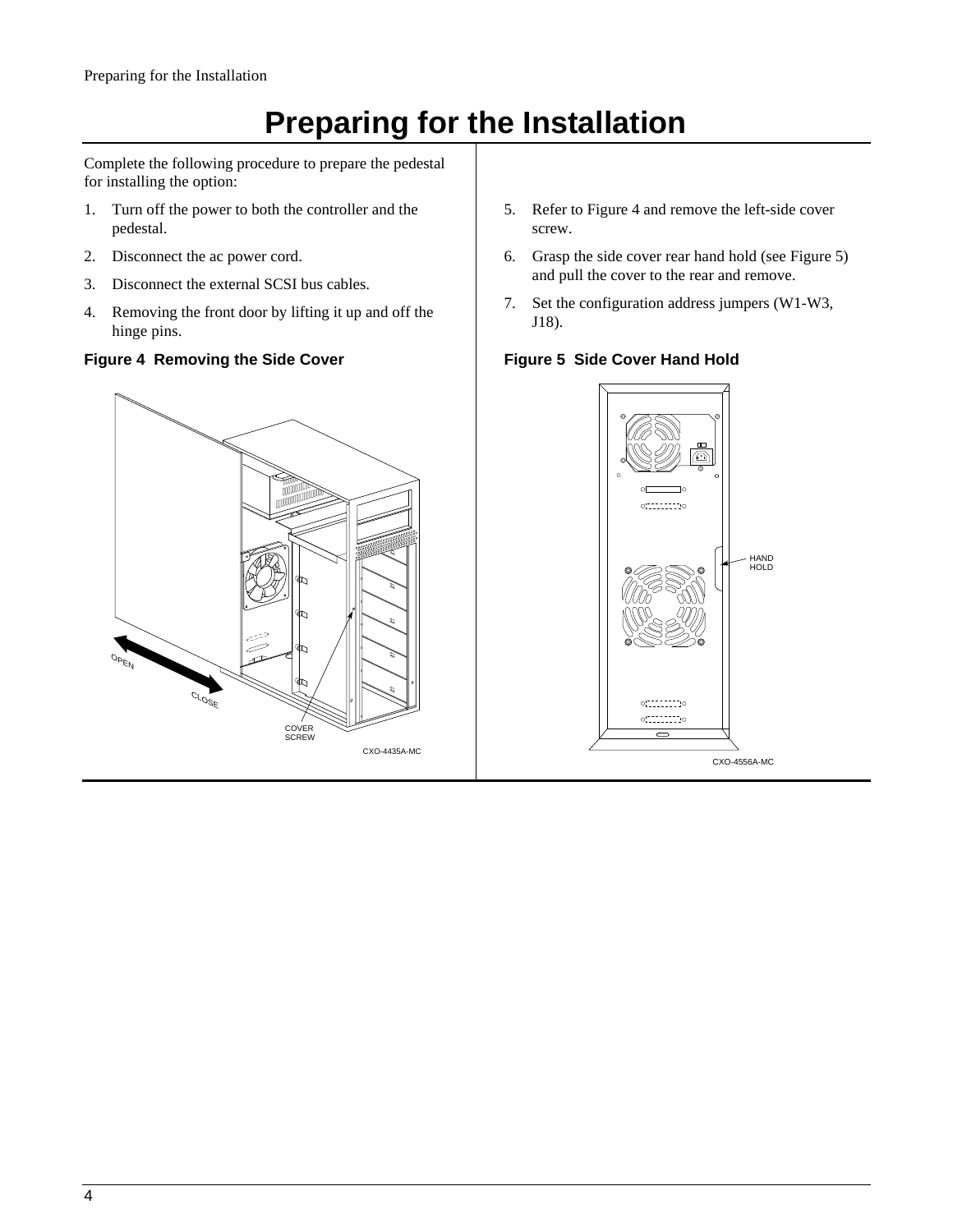### **Installing Internal SCSI Cables**

Complete the following procedure to install the internal dual bus cables:

- 1. Remove the jumper cable between backplane connectors J11 and J16.
- 2. Remove the connector "knockout" panels from the pedestal rear panel (see Figure 6).
- 3. Connect the Bus B input cable to backplane connector J16.
- 4. Based on your configuration connect either terminators or I/O cables to backplane connectors J11 and J17.
- 5. Mount the Bus B input cable connector on the rear panel.
- 6. For each *unterminated* bus mount the output cable connector on the rear panel.

#### **Figure 6 Dual Bus Connector Locations**